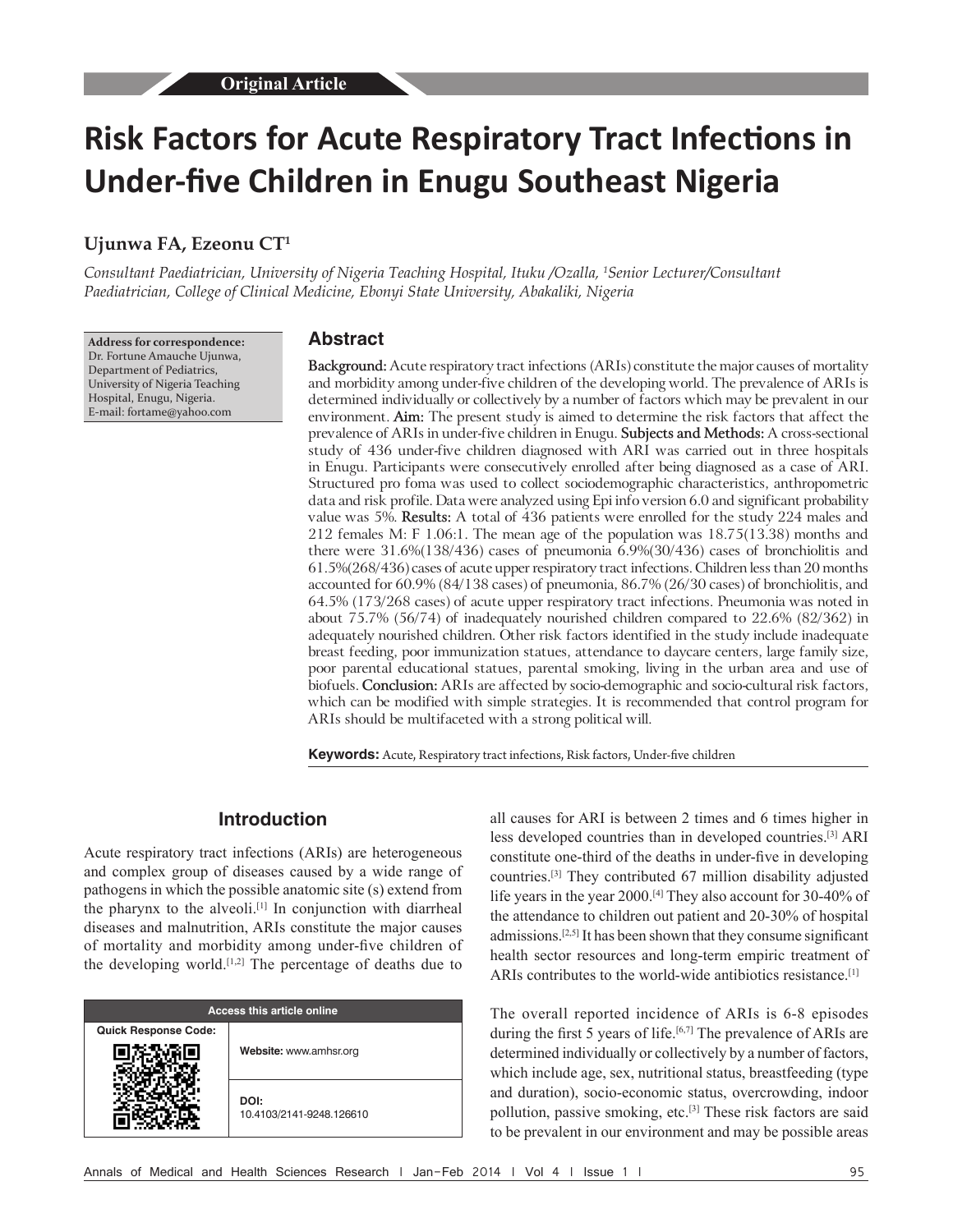of intervention in implementing ARI control program.[1] The aim of this study is to determine and assess the risk factors that affect the prevalence of ARIs in under-five in Enugu. This will create a reference for possible areas of intervention.

# **Subjects and Methods**

The study was a cross-sectional study carried out in three hospitals in Enugu popularly known to serve the metropolis and its catchment areas. These were University of Nigeria Teaching Hospital Enugu a Tertiary Institution, Mother of Christ Hospital and St Leo's Specialist Hospital Enugu both offer primary and secondary health services.

Ethical clearance was obtained from University of Nigeria Teaching Hospital Ethical and Research Committee and approval was obtained from the respective management of the hospitals prior to commencement of the study. Informed consent was obtained from the caregivers/parents of the respondents as part of the study protocol. Sample size was determined using an estimated prevalence of 50% for ARIs at a power of 95%.[8]

Four hundred thirty-six under-five children who were clinically diagnosed of any form of acute respiratory infections were consecutively enrolled for the study. Children who were above 5 years, but had ARIs were excluded. Children who had chronic respiratory infections or diseases, foreign body aspiration and non-respiratory pathologies were also excluded. This was carried out at presentation or within 48 h of admission for admitted cases by the doctors in charge. The enrolment was performed over a period of 6 months October 2007 to March 2008.

Case definition was according to World Health Organization working group on case management of ARIs, which defined ARI as a clinical state presenting with rapid breathing more than expected upper limit for age with or without chest in drawing, too sick to feed, nasal discharge, cough, fever with or without auscultatory findings of lessthan 2 weeks.[9] Severe episode was defined asARI with rapid breathing more than the upper limit for age, lower chest in-drawing, feeding difficulties, respiratory distress, and pulse oximetry reading of less than 90% that required in-hospital treatment with intravenous medications and management with oxygen therapy.<sup>[10,11]</sup> Pneumonia was defined as a case, which had fast breathing more than expected for age, breathing difficulty, cough, fever, chest in‑drawing with or without auscultatory findings such as inspiratory and expiratory crackles, rhonchi or bronchial breath sounds of less than or equal to 2 weeks duration.<sup>[1]</sup> Bronchiolitis was defined as a case, which had respiratory distress, low grade fever and expiratory wheeze.<sup>[1]</sup> Acute upper respiratory tract infections were grouped as syndromes involving the upper airways such as nasopharyngitis, sinusitis, otitis media, epiglottis, and tonsillitis.[1] All cases of pneumonia and bronchiolitis were treated as severe episodes since all cases

of pneumonia and bronchiolitis required in-hospital stay and intravenous medications.

Structured pro forma was used to collect socio-demographic characteristic, anthropometric data, and risk profile history including retroviral statues of the subjects if available. The risk factors were defined as follows: Malnutrition was assessed with the use of Shakir's strip measurement of the mid arm circumference (mid arm circumference less than 12.5 cm as severe malnutrition while borderline malnutrition was taken as mid arm circumference between 12.5 cm and 13 cm) were applicable or weight less than 80% for expected weight for age as moderate and less than 60%with or without edema as severe.<sup>[11]</sup>

Adequate breast feeding was defined as exclusive breast feeding for at least 6 months with complimentary feeding afterward in an infant while inadequate breast feeding was taken as no breastfeeding or mixed feeding in the first  $6$  months of an infant.<sup>[11]</sup> Inadequate immunization was defined as no immunization for a child or history of lack of age commensurate immunization status. Large family size was defined as any household with more than six members in the household. Rural areas were assigned to areas outside the metropolis.

Parental educational status was determined according to level of educational attainment, which was group as tertiary, secondary, primary or no education. History of child's attendance to day care centers or pre-nursery school was taken as attendance to day care center while history of smoking any amount cigarette by either of the parent in the home was noted as exposure to partial smoking. Data were analyzed with Epi info version 6.0 (Atlanta). Frequency tables were developed with the same package and percentage contributions of the specific acute respiratory infections to the burden of ARI in children calculated; Chi-squared test was used to test for association of the discreet variables. Relative risk and confidence interval were also calculated. Significant probability was  $5\%$  ( $P < 0.05$ ).

# **Results**

Out of a total of 436 subjects there were 51.4% (224/436) males and 48.6% (212/436) females M: F 1.06:1 [Table 1]. The mean age of the children in months was 18.75 (13.38), with 80% of the subjects being less than 29 months. There were 31.6%(138/436) cases of pneumonia, 6.9% (30/436) cases of bronchiolitis, and 61.5% (268/436) cases of acute upper respiratory tract infections. The most frequent associated diagnosis was malaria constituting 54.4%(237/436) of the secondary diagnosis, gastroenteritis constituted 9.2%(40/436) of the secondary diagnosis while atopic cough constituted 7.3%(32/436). Children less than 20 months accounted for 60.9% (84/138 cases) of pneumonia, 86.7% (26/30) of bronchiolitis, and 64.5% (173/268) of acute upper respiratory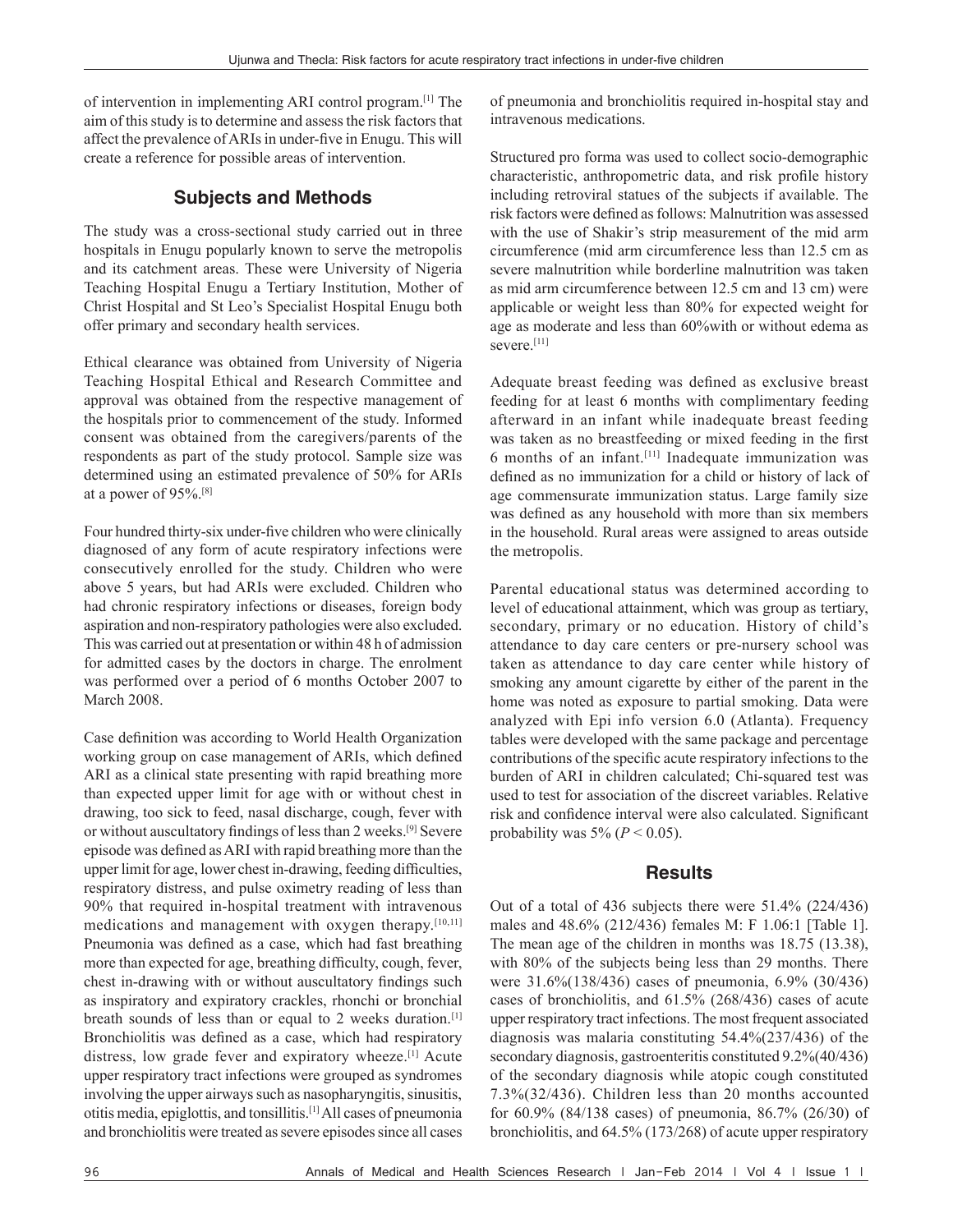tract infections. A total of 74 males 33.0%(74/224) and 64 females 30.2% (64/212) had pneumonia ( $P = 0.40$ ), 6.3% (14/224) of the males and 7.5% (16/212) females had bronchiolitis ( $P = 0.72$ ) while 60.7% (136/224) of males and 62.3% (132/212) females had acute upper respiratory tract infections ( $P = 0.80$ ).

All cases of bronchiolitis and 75.4% (202/268) of cases of acute upper respiratory infections occurred in children less than 30 months. It was noted that  $14.2\%$  (62/436) were undernourished, 13.8% (60/436) had borderline malnutrition while 72.0%(314/436) were adequately nourished. About 75.7% (56/74) of inadequately nourished children had pneumonia compared to 22.7% (82/362) of the adequately nourished as shown in Table 2.

Other risk factors for ARI identified in the study include inadequate breast feeding, poor immunization, attendance to day care centers, large family size, poor parental educational status, parental smoking living in the urban area, and use of biofuels. *P* < 0.05.The relative risk associated with various risk factors for developing various form of ARI is shown in Table 3. Severe forms of ARI such as pneumonia were found

| Table 1: Sex distribution of ARIs among children                                        |               |                          |                 |  |  |  |
|-----------------------------------------------------------------------------------------|---------------|--------------------------|-----------------|--|--|--|
| <b>Sex</b>                                                                              | Pneumonia (%) | <b>Bronchiolitis (%)</b> | <b>AURI (%)</b> |  |  |  |
| Male                                                                                    | 74 (33.0)     | 14(6.3)                  | 136 (60.7)      |  |  |  |
| Female                                                                                  | 64 (30.2)     | 16(7.5)                  | 132 (62.3)      |  |  |  |
| Total                                                                                   | 138 (31.6)    | 30(6.9)                  | 268 (61.5)      |  |  |  |
| A DISTA STAR SERVICE STATES (AND STARTS AT IDITA STARTS SERVICE STATES) (SERVICE STARTS |               |                          |                 |  |  |  |

RIs: Acute respiratory tract infections, AURI: Acute upper respiratory infections

to be more affected significantly by malnutrition, inadequate breast feeding, poor immunization, poor housing, large family size, and low parental education while attendance to day care centers, low maternal education, living in urban area affected the prevalence of bronchiolitis  $P < 0.01$ .

## **Discussion**

Acute respiratory infections are among the top five childhood killer diseases, the risk factors identified in this study such as age, sex, poor breast feeding practice, overcrowding, malnutrition, poor socio-economic status, attendance to day care centers and passive smoking were similar to the documented risk factors in the previous studies.[1,3,12] This shows the need for adequate prevention of some of these modifiable risk factors in our environment. The age group affected most was 10-19 months this is similar to the documented age group by Oyejide and Osinusi,[6] in Western Nigeria. This age group falls within the age of introduction of complementary feeds, decreasing breast feeding with its attendant risks and weaning of passive maternal immunity. This may have affected the incidence of ARI in this age group due to exposure of these children to the risk factors, which are prevalent during this period. This also highlights the importance of protective immunoglobulin found in breast milk in preventing ARIs.

The presence of bronchiolitis in only children less than 30 months was consistent with previous reports.[1,13] This is probably due to poor compliance of the immature bronchioles in the very young children. Severe malnutrition was found to

| Table 2: Distribution and relationship between ARI and nutritional status |               |               |                          |                 |  |  |  |  |
|---------------------------------------------------------------------------|---------------|---------------|--------------------------|-----------------|--|--|--|--|
| Weight for age                                                            | Frequency (%) | Pneumonia (%) | <b>Bronchiolitis (%)</b> | <b>AURI (%)</b> |  |  |  |  |
| Adequate for age                                                          | 362 (83.0)    | 82 (18.8)     | 22(5.0)                  | 258 (59.2)      |  |  |  |  |
| Inadequate for age                                                        | 74 (17.0)     | 56 (12.9)     | 8(1.8)                   | 10(2.3)         |  |  |  |  |
| $\chi^2$                                                                  |               | 79.85         | 2.15                     | 86.84           |  |  |  |  |
| $P$ value                                                                 |               | 0.01          | 0.01                     | 0.01            |  |  |  |  |
| Relative risk                                                             |               | 3.33          | 1.88                     | 0.19            |  |  |  |  |

ARI: Acute respiratory tract infection, AURI: Acute upper respiratory infections

| Table 3: The risk factors for ARI and their relative risk |                                            |      |                                                |      |                                       |      |  |  |  |
|-----------------------------------------------------------|--------------------------------------------|------|------------------------------------------------|------|---------------------------------------|------|--|--|--|
| <b>Risk factors</b>                                       | <b>Relative risk for</b><br>pneumonia (CI) | P    | <b>Relative risk for</b><br>bronchiolitis (CI) | P    | <b>Relative risk</b><br>for AURI (CI) | P    |  |  |  |
| Young age (<30 months)                                    | $1.15(0.59 - 1.16)$                        | 0.28 | $1(28.79-1)$                                   | 0.01 | $0.82(0.70-0.95)$                     | 0.02 |  |  |  |
| Inadequate nutrition                                      | $3.33(2.65 - 4.21)$                        | 0.01 | 1.88 (0.82-3.84)                               | 0.14 | $0.19(0.11 - 0.34)$                   | 0.01 |  |  |  |
| Inadequate breast feeding                                 | 2.94 (2.36-3.76)                           | 0.01 | $0.5(0.12 - 1.98)$                             | 0.30 | $0.32(0.19 - 0.53)$                   | 0.01 |  |  |  |
| Inadequate immunization                                   | $1.66(1.18-2.34)$                          | 0.01 | $0.87(0.17 - 2.86)$                            | 0.62 | $0.87(0.5-1.01)$                      | 0.01 |  |  |  |
| Living in urban area                                      | $0.36(0.28-0.46)$                          | 0.01 | $0.46(0.23-0.95)$                              | 0.03 | $3.2(2.13-4.86)$                      | 0.01 |  |  |  |
| Passive smoking                                           | $1.39(1.05-1.83)$                          | 0.02 | $0.35(0.1262 - 0.99)$                          | 0.04 | $0.91(0.76 - 1.08)$                   | 0.27 |  |  |  |
| Large family size                                         | $1.56(1.12-2.17)$                          | 0.01 | $0.59(0.13-2.14)$                              | 0.55 | $0.79(0.59 - 1.05)$                   | 0.01 |  |  |  |
| Poor maternal education                                   | 1.88 (1.35-2.66)                           | 0.01 | 2.78 (0.36-2.78)                               | 0.02 | $0.43(0.25 - 0.73)$                   | 0.01 |  |  |  |
| Poor paternal education                                   | $3.05(2.43-3.83)$                          | 0.01 | 1.01 (0.36-2.78)                               | 0.90 | $0.25(0.14-0.44)$                     | 0.01 |  |  |  |
| Rural area                                                | 2.77 (2.17-3.54)                           | 0.01 | $2.17(0.13 - 2.14)$                            | 0.04 | $0.31(0.21-0.47)$                     | 0.01 |  |  |  |
| Attendance to day care center                             | $0.77(0.54 - 1.10)$                        | 0.14 | $2.02(1.08-4.0)$                               | 0.04 | $1.03(0.81 - 1.12)$                   | 0.70 |  |  |  |
| Use of wood biofuel                                       | 2.09 (1.39-3.14)                           | 0.01 | $1.09(0.5-2.39)$                               | 0.89 | 0.74 (0.64-0.85)                      | 0.01 |  |  |  |

ARI: Acute respiratory tract infection, AURI: Acute upper respiratory infections, CI: Confidence interval. Significant *P*<0.05

Annals of Medical and Health Sciences Research | Jan-Feb 2014 | Vol 4 | Issue 1 | 97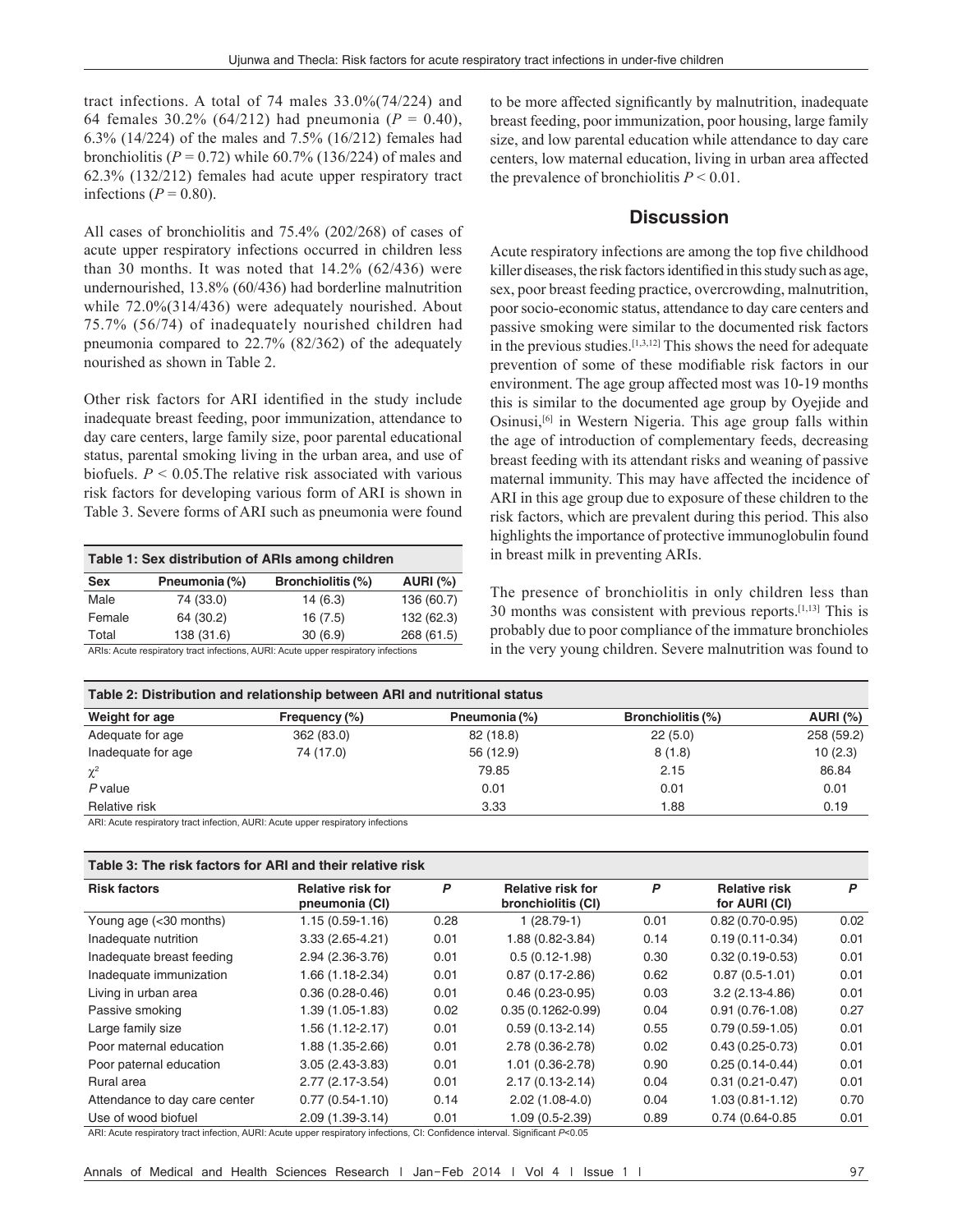affect the prevalence of severe forms of ARI; the relative risk of malnourished children developing pneumonia was 3 times higher than the well-nourished children. This is also consistent with findings of previous authors who have shown the association between third degree malnutrition and severe acute lower respiratory tract infections.<sup>[14,15]</sup> Malnutrition has been shown to adversely affect the development of cellular, innate and humoral immunity.[16,17] Poor breast feeding practices such as mixed feeding from birth, contributed to malnutrition noted in this study. This in turn affected significantly the prevalence of pneumonia. Though most women who did not breast feed their children were found to be retroviral positive, pediatric human immunodeficiency virus (HIV) has also been shown to contribute to the increase prevalence of pneumonia in children.[18] In this study, 12.6% of cases of ARI had HIV infection as a co-morbid condition.

Poor immunization status were found to significantly affect the prevalence of ARI, 50% of poorly immunized subjects had severe forms of ARI. This is consistent with previous reports[3,19] and it shows the importance of adequate childhood immunization in prevention of diseases, which may be complicated by pneumonia such as measles, tuberculosis, and pertussis. This may reflect poor compliance or ignorance of the need for routine immunization. This informs the need to strengthen efforts to sensitize the people to appreciate the importance of immunization and avail their children the opportunity of receiving expanded childhood immunization. Tangentially health talks on routine immunization and appropriate child rearing practices must target mothers and women of child bearing ages in order to limit the risks of ARI in children. Family size of more than 5 siblings living in a home was shown to affect significantly the prevalence of pneumonia; this is probably due to overcrowding, which encourages the transmission of droplets of infective organisms. This is similar to the previous reports in Greenland and Kenya.[20,21]

More of the subjects with ARI were from the urban areas than the rural areas; this may probably be due to the location of the study area in the urban region making it more accessible to the urban dwellers. It may also reflect a greater health seeking behavior from the urban areas than the rural areas. This view is however contrary to that of Kossove,<sup>[22]</sup> who argued that rural women carry their children on their back hence tend to report early to a health facility whenever they notice sudden change in their breathing pattern.[22] Further, studies in this area should be encouraged. Exposure to smoke either by use of smoke producing cooking fuel or passive smoking was also shown to contribute to the prevalence of severe forms of ARI, this may be due to effect of smoke on cilliary activity of the lung parenchyma of these children, which will cause poor activity and encourage secondary infection.[3,23,24] This has also been demonstrated in previous studies.[3,22] The effect of smoke on the prevalence of ARI is usually encouraged by poor housing, overcrowding and

low socio-economic factors.<sup>[25]</sup> This buttresses the need for multi prong approach in planning preventing practices. There is thus the need to encourage family planning and appropriate house ventilation. Ignorance and poverty often form the bedrock of some of these diseases and alleviation from these must be advocated for by all the stakeholders in child care.

The study also showed that more cases of ARI were noted among children who attended day care centers than their counterparts who did not attend day care centers. This may be attributed to overcrowding at some of these centers, poor hygiene practices, and early exposure of these children to infection outside the home. This was similar to the findings of Oyejide,[3] and in Greenland Study.[26] This may call for school health intervention in day care centers, to maintain and improve the health of the children in such centers. Parental education was shown to affect the prevalence of ARI; these are conditions, which require proper recognition and application of simple home care and early presentation to health-care providers. Education helps to improve the socio-economic lives of the individuals; hence helping in avoidance of some of the risk factors responsible for ARIs. More cases of acute upper respiratory tract infections were noted among children of well-educated mothers probably due to their greater health seeking behavior. This has also been reported by Sreeramareddy *et al*. in India.[27]

Our study was limited by lack of culture proven diagnosis of pneumonia leaving room for false positive cases, hospital based cross-sectional study may not entirely represent the prevalence of community acquired respiratory tract infections, but may give an insight of the possible risk factors for the disease process.

This study has demonstrated that the identified risk factors for ARI such as lack of adequate immunization, malnutrition, poor breast feeding practices, and poor parental education were similar to those which have been previously demonstrated,[1,28,29] cultural, and environmental factors tend to modify these risk factors. These risk factors can be modified with simple strategies such as adequate nutrition, immunization, avoidance of pollution, parental education, and environmental sanitation. Proper counseling of caregivers on the effects of these modifiable risk factors will help in proper patient care and prevention of further ARIs in children. It is recommended that control program for ARIs should be multi-faceted with a strong political will. Adequate legislation should be put in place in housing construction and in establishing day care centers. Public awareness campaigns against risk factors responsible for ARIs should be sponsored as it is carried out for other infectious diseases such as HIV/AIDS, malaria, and tuberculosis. Primary health-care services must be emphasized with particular reference to its essential components such as nutrition immunization and environmental management.[30]